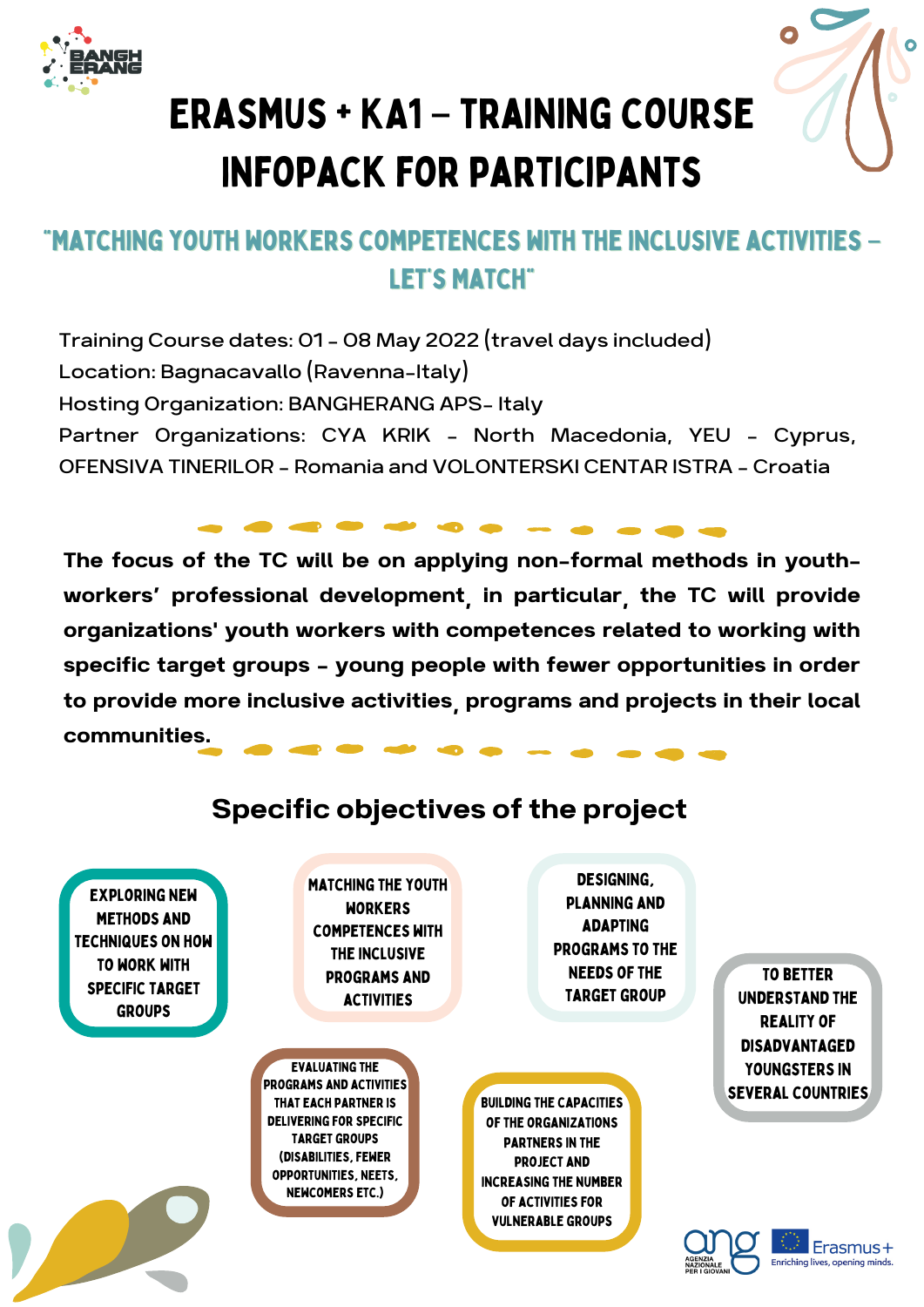

participants:



Each partner should select, prepare and send 4 youth workers. The desired profile of participants:

| youth workers above 18 years old                                    | motivated to develop their competences in working<br>with youngsters and specifically vulnerable<br>youngsters |
|---------------------------------------------------------------------|----------------------------------------------------------------------------------------------------------------|
| a minimum applied background in non-formal methods and              | be able to act as a multiplier in their local                                                                  |
| work-based settings with vulnerable target groups                   | communities                                                                                                    |
| having interests in local development and youth                     | be able to work in English in order to interact and                                                            |
| policies                                                            | fully understand learning outcomes                                                                             |
| be committed to attend the whole duration of the<br>training course | be able to disseminate project results within local                                                            |

# Travel:

Participants should contact their sending organization for travel arrangements! As travel option, we can suggest:

communities and peers during their service and beyond



Other close airports are Venice Airport Marco Polo, Treviso Airport and Forli Airport. You are allowed to come only 2 extra days before or after the project dates, but accommodation and food cannot be funded.